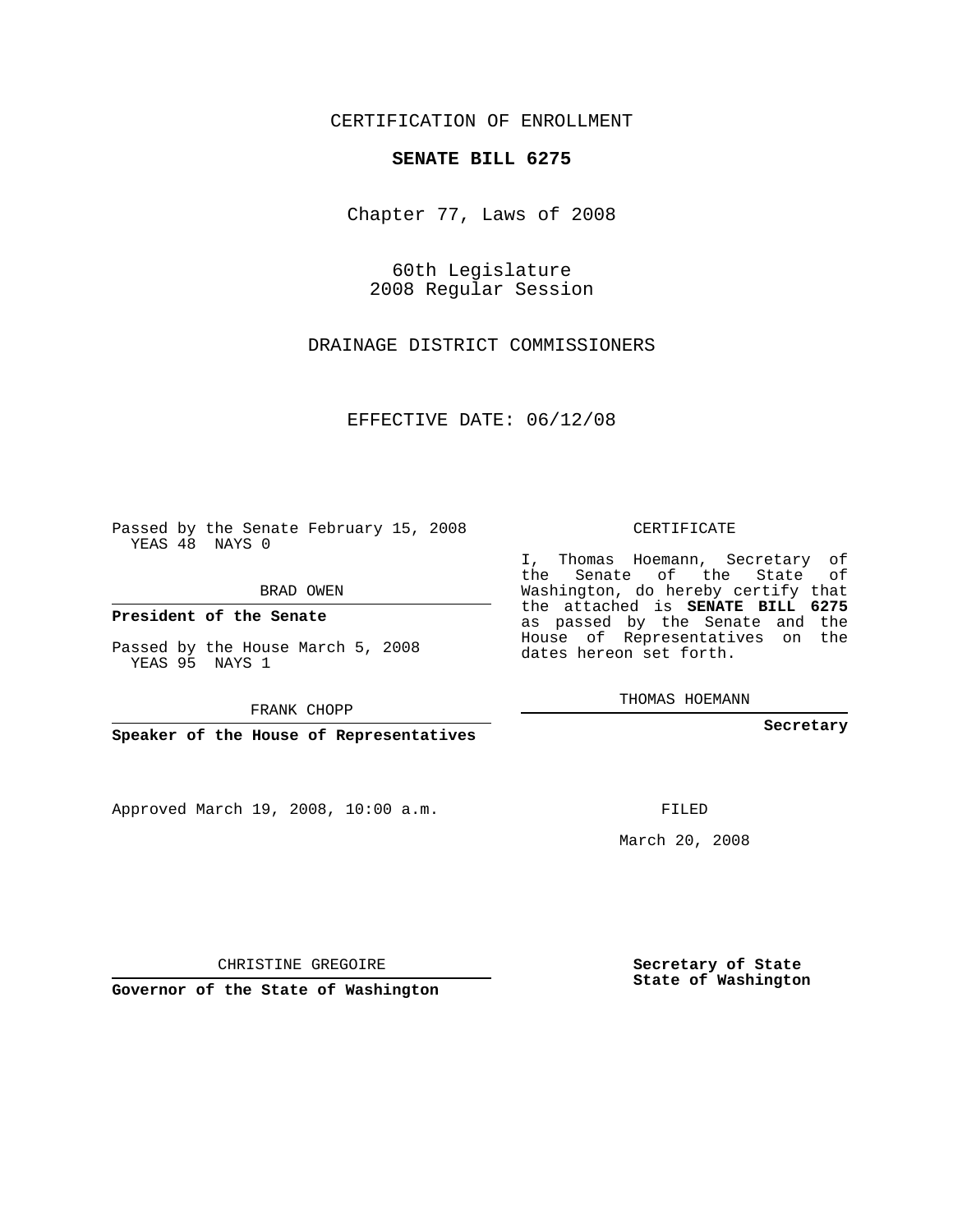## **SENATE BILL 6275** \_\_\_\_\_\_\_\_\_\_\_\_\_\_\_\_\_\_\_\_\_\_\_\_\_\_\_\_\_\_\_\_\_\_\_\_\_\_\_\_\_\_\_\_\_

\_\_\_\_\_\_\_\_\_\_\_\_\_\_\_\_\_\_\_\_\_\_\_\_\_\_\_\_\_\_\_\_\_\_\_\_\_\_\_\_\_\_\_\_\_

Passed Legislature - 2008 Regular Session

## **State of Washington 60th Legislature 2008 Regular Session**

**By** Senators Haugen and Rasmussen

Read first time 01/14/08. Referred to Committee on Agriculture & Rural Economic Development.

 AN ACT Relating to drainage district commissioners' authority; and amending RCW 85.06.640.

BE IT ENACTED BY THE LEGISLATURE OF THE STATE OF WASHINGTON:

 **Sec. 1.** RCW 85.06.640 and 1941 c 133 s 1 are each amended to read as follows:

 Whenever in the judgment of the commissioners of any drainage district general benefits to the entire district will accrue therefrom, or the general plan for improvement as adopted by such district will be more fully or properly carried out thereby, the board of commissioners of such district is hereby given and granted authority and power to do the following things:

 (1) Straighten, widen, deepen, improve, or alter the course of or discontinue the use and maintenance of, or abandon any existing drains or ditches in said district, and when abandoned or discontinued, the right-of-way may be held or disposed of by said district in the discretion of the commissioners;

 (2) Dig or construct any additional and auxiliary drains or ditches therein;